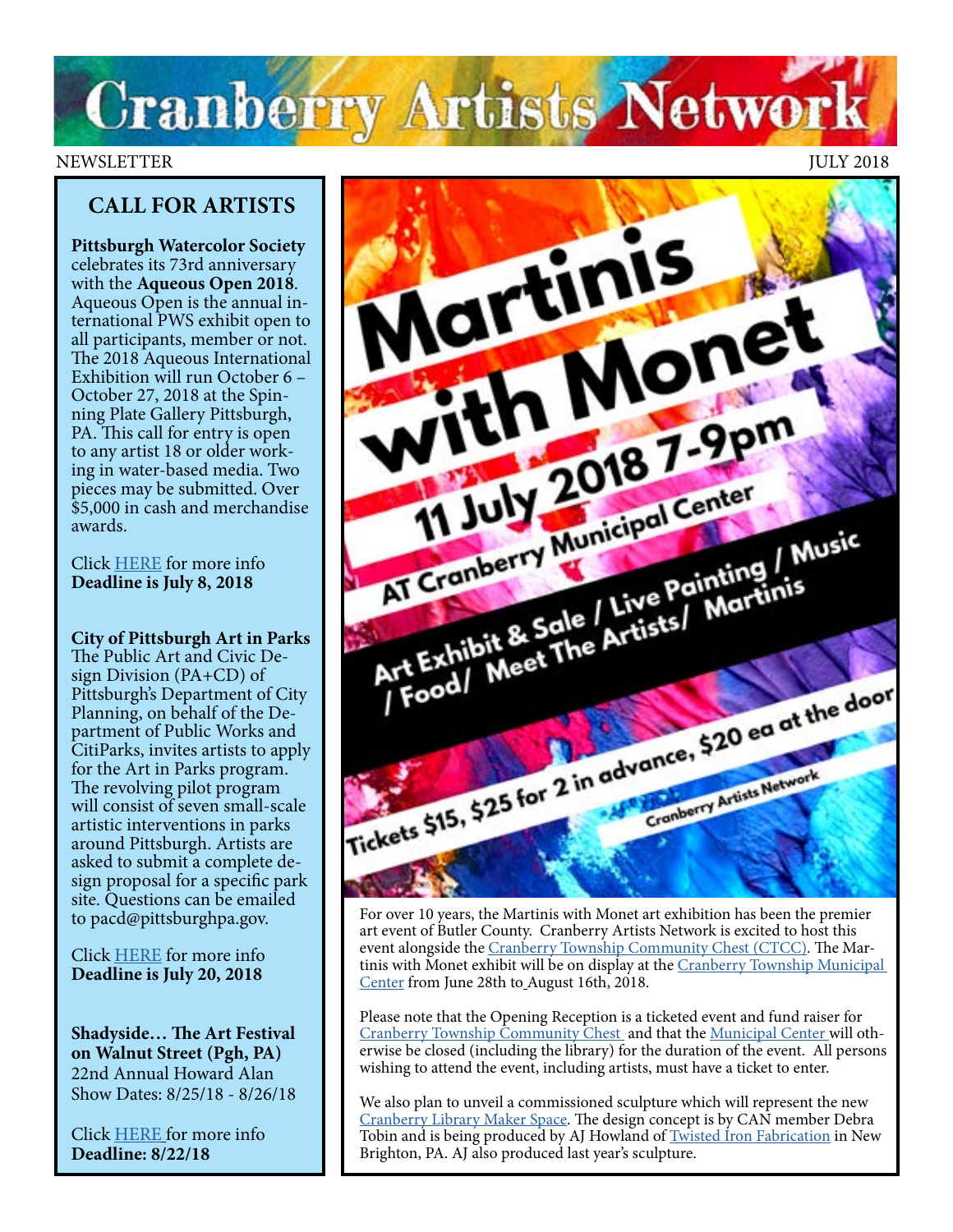#### **CRANBERRY ARTISTS NETWORK 2018 MID YEAR CALENDAR OF EVENTS**

Jun 29 Martinis with Monet show opens

| Jul                      | Plein Air Painting                                 |  |
|--------------------------|----------------------------------------------------|--|
| Jul $11$                 | <b>Opening Reception Martinis</b>                  |  |
|                          | with Monet                                         |  |
| Jul 12-14 Community Days |                                                    |  |
|                          |                                                    |  |
| Aug                      | Plein Air Painting                                 |  |
| Aug 16                   | Martinis with Monet show                           |  |
|                          | ends and art pick up, 4-7pm                        |  |
|                          |                                                    |  |
| Sep                      | Plein Air Painting<br>First Tuesday figure drawing |  |
| Sep 11                   |                                                    |  |
| Oct <sub>3</sub>         | First Tuesday figure drawing                       |  |
| Oct 15                   | <b>New Member Screening</b>                        |  |
|                          | $5-8$ pm                                           |  |
|                          |                                                    |  |
| Nov <sub>8</sub>         | Holiday show drop off                              |  |
|                          | $4-7$ pm                                           |  |
| Nov 12                   | Holiday show starts                                |  |
| Nov $13$                 | First Tuesday figure drawing                       |  |
|                          | on second Tuesday because                          |  |
|                          | of election day                                    |  |
| Nov 15                   | Opening reception for                              |  |
|                          | Holiday show 6-8pm                                 |  |
|                          |                                                    |  |
| Dec 4                    | First Tuesday figure drawing                       |  |
| Dec 6                    | General Membership                                 |  |
|                          | Meeting, 6:30-9pm                                  |  |
| Dec 20                   | Holiday show ends, artwork                         |  |
|                          | pick up 4-7pm                                      |  |

## **Cranberry Municipal BACK HALL GALLERY UPCOMING SCHEDULE**

**Martinis with Monet June 28 - August 16**

**[Shari Finney](http://artbeyondwords.com/) "Art for the Soul" August 17 - September 27**

**CAN Plein Air September 28 - November 11**

**CAN Holiday Show November 12 - December 20**

## **Cranberry Artists Network**

## **JULY FEATURED ARTIST**  JAISON SCHAFER

Jaison has been creating live event paintings, murals, commissioned portraits, *&* original artwork throughout Western Pennsylvania for the past 15 years. Jaison holds a Bachelor of Fine Art from the University of Pittsburgh in Studio Art with a concentration in painting. He has since continued to work *&* study extensively in many mediums *&* areas of the arts. His artwork can be found in homes, businesses *&* hotels around the city. Jaison is Owner/Artist of Blue Brush Murals *&* Design which focuses on custom designed *&* hand painted artwork on a large scale. He is also Owner/Artist of Live Painting by Jaison ([www.jaison](http://www.jaisonschafer.com)[schafer.com\)](http://www.jaisonschafer.com) where he creates artwork live on site at events like Weddings, benefit, parties *&* more. He also works part time as a Painting Instructor.

Jaison will be teaching two art courses at [Butler County Community College](https://www.bc3.edu/) this year. They are Advanced Painting Studio - Starting in September and Photoshop for Artists – Starting sometime around Sept or Oct.

Jaison will be creating a live "Monet" painting plus on July 11 from 7-9pm at the Martinis with Monet reception

> [www.jaisonschafer.com](http://www.jaisonschafer.com) [www.bluebrushmurals.com](http://www.bluebrushmurals.com)







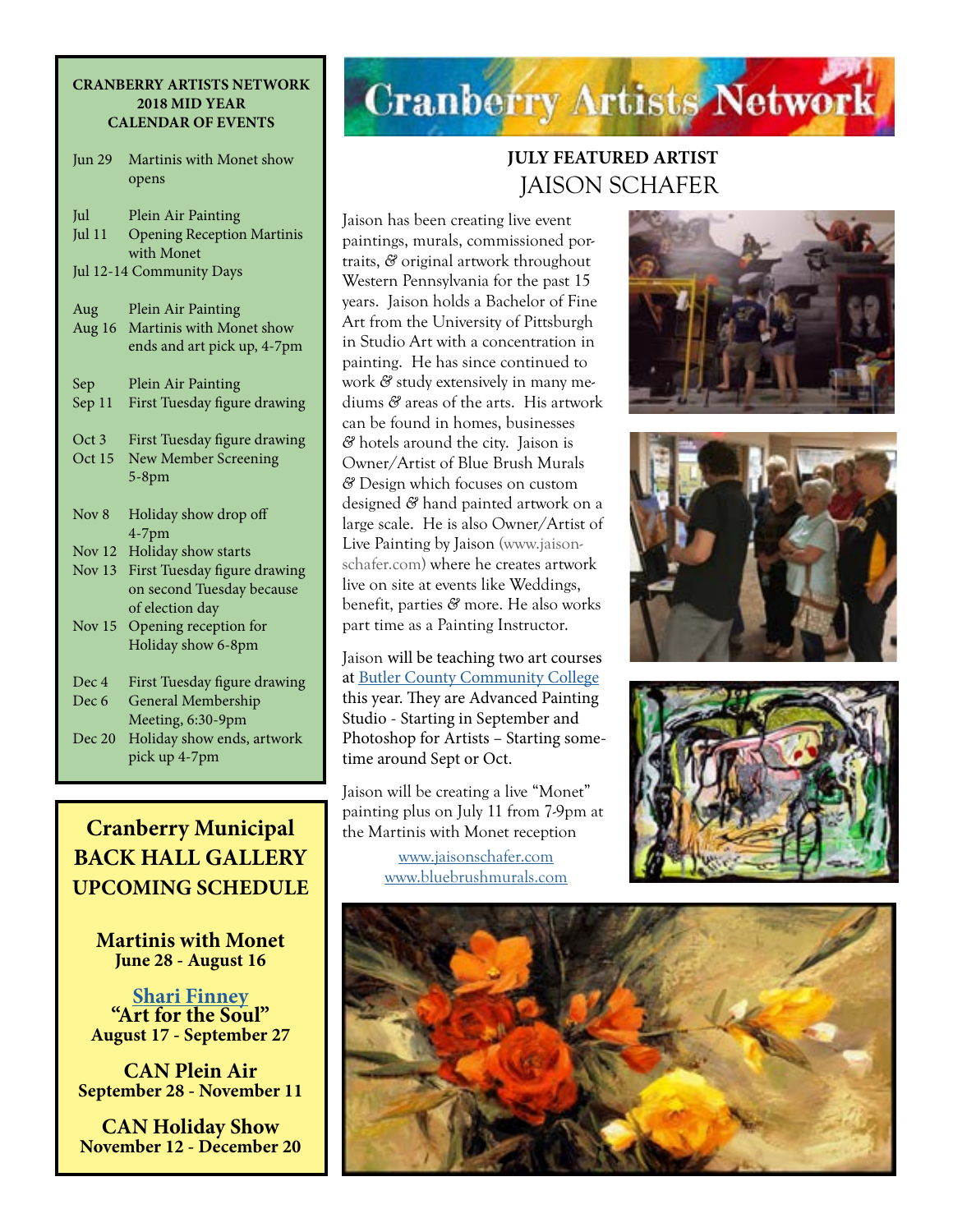

### **MEMBER NEWS**

**Paul Chmara** reports that the CAN group had a beautiful day of painting and Drawing at Kara's Cottage on June 14. The weather was perfect. They had a barbecued lunch and enjoyed several salads and dessert at the close of their painting experience.







**Plein Air** artists are busy painting each week on Thursday Mornings 9 - 12 or so. If you are interested in Plein air Painting with us email kbischak@comcast.net to be included in the notifications each week.

**[Debra](http://www.debratobinart.com/) an[d James Tobin](https://jamestobinart.com/)** have a 17-piece joint show at Sewickley Clearview Bank July 3 - September 5 and Jim has been juried in for the [In the Garden show](http://www.campbellpotterystore.com/events/event?date_time_id=932) at Campbell Pottery Stonewall Gallery in Cambridge Springs, PA July 1-29 and the [Westmoreland Art Nationals Arts & Heritage Festival](https://artsandheritage.com/the-arts/art-nationals/) juried exhibition July 5-8.



## **Kathy Bischak, Mary Jane Hadley, Holly Pulitzer, Martha Skarlinski, and**

**[James Tobin](https://jamestobinart.com/)** had artwork accepted for the Pittsburgh Society of Artists Physique Construction of the Human Form Show. Panza Gallery, that ran through June 29.



**Kathy Bischak, [Duane Cacali,](http://www.dcdigitalcanvas.com/) Mary Jane Hadley, and [James Tobin](https://jamestobinart.com/)** are among the CAN members who will have artwork on display at the Pittsburgh Society of Artists - Artist's Choice Exhibition from July 5 through August 3, 2018 at the Brew House in Pittsburgh. Opening reception Friday, July 6, 2018: 6-8pm.

## **Zentangle Workshop at Gilberti Fine Art**

**Zentangle With [Jan Steinle, CZT](https://www.facebook.com/tangledbee/) Wednesday, 8/1 6:30 – 8:30pm \$35 (+ \$10 Materials Fee)**

Zentangle® is an easy-to-learn, relaxing and fun way to create beautiful images by drawing structured patterns. With only a pen and pencil on fine art paper, you will learn to create your own intriguing abstract works of art. All ages and skill levels will be empowered and uplifted as they learn the steps of a method that promotes mindfulness, enhances focus, fosters relaxation, and increases expression of personal creativity. Create Zentangle art and have fun in the process - a great starter class bound to leave you thirsty for more!

Register here: <http://gilbertifineart.com/>

## **MILLVALE PUBLIC ART TOUR**

On July 28, 2018 from 12 pm to 1 pm, the Office of Public Art will host an hour-long tour will begin at St. Nicholas Croatian Catholic Church, where visitors will see the striking murals completed by Croatian artist Maxo Vanka during the late 1930s and early 1940s. After, participants will walk to the Millvale Community Library to learn about Pages, a sculpture by artist James Simon, and other works housed within the library. The tour will also feature Millvale's newest public artwork, Watermark, by artist Ann Tarantino. Visible as a blue line throughout Millvale, the work includes an installation piece in GAP Park.

Buy tickets [HERE.](http://www.pittsburghartscouncil.org/millvale-public-art-tour)